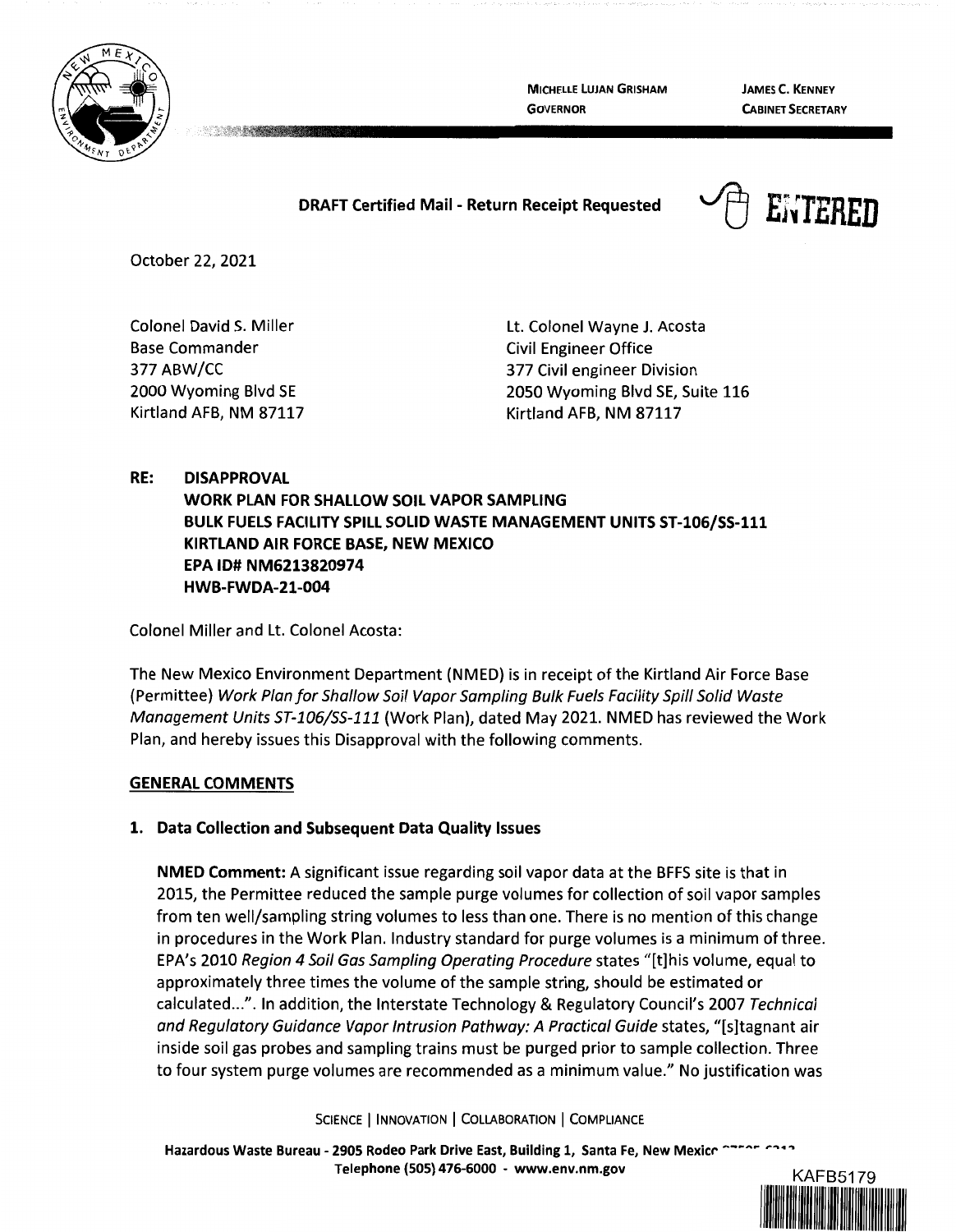> provided for this change to the sampling procedures, based on the NMED Hazardous Waste Bureau administrative record.

> In a January 6, 2021 meeting between NMED and the Permittee, Kate Lynnes, representing the Permittee, stated that sampling procedures were altered in 2015 because the Permittee determined that they were pulling higher concentrations from deeper intervals that were not representative. This explanation is not supported by the data, which clearly show decreasing soil vapor concentrations with depth prior to the change in collection procedures (see Figure 1).

> In a September 9, 2021 meeting between NMED and the Permittee, NMED were told by Mr. Ryan Wortman and Mr. Chris Segura, representing the Permittee, that "EPA Guidance" states that one purge volume is more accurate than three and they promised to provide that guidance. In addition, a September 10, 2021 email references attached EPA guidance documents. The documents attached to the email and presented as EPA Guidance were not, in fact, EPA Guidance, and did not relate to the work being conducted at KAFB.

> The Permittee's calculations for purge volumes are flawed and underestimate purge volumes by up to over 60%. The Permittee's calculation for a single purge volume at each sample port failed to include: 1) the entire length of the filter pack at each port; 2) the additional volume of filter pack in the shallower, larger diameter borehole ports; and 3) the volume within the above ground sampling train connected to the Summa canister (at least 5 ft of hose prior to the sample collection port based on information from a field technician). In addition, the Permittee used a non-conservative estimate for the porosity of the filter pack. Based on these multiple errors in calculation, the Permittee has been purging less than one purge volume for all soil vapor sampling conducted since the beginning of 2015. The Permittee reduced its margin of error to zero, then introduced multiple errors.

> If those errors were not sufficient to nullify all data since the beginning of 2015, the current work plan that KAFB is operating under, approved by NMED in February 2018, contains the Air Force (AF) Standard Operating Procedure (SOP) for soil vapor sampling in Appendix D. Table 1 of that Appendix contains calculated purge volumes. Although all purge volumes in this table are undercalculated, the purge volumes for the shallower wells where two different boring diameters were present, as discussed earlier, were increased from previous work plan calculations. It appears there may have been some accounting for the two diameters. However, these calculations still only use 10 feet for the length of the filter pack, while a few sampling ports that were reviewed contained 15-20.5 feet of filter pack, and all failed to include the above ground sample train volume or a conservative estimate for filter pack porosity. Further, even though there was some adjustment in the work plan, there was no adjustment in the field, and inadequate purge volumes, even according to the approved work plan, continue to be collected through the most recent reported sampling event. For example, Table 1 below shows NMED's calculated purge volume, the AF's calculated purge volume, and the volume actually purged for well 106138 in 4th quarter 2020.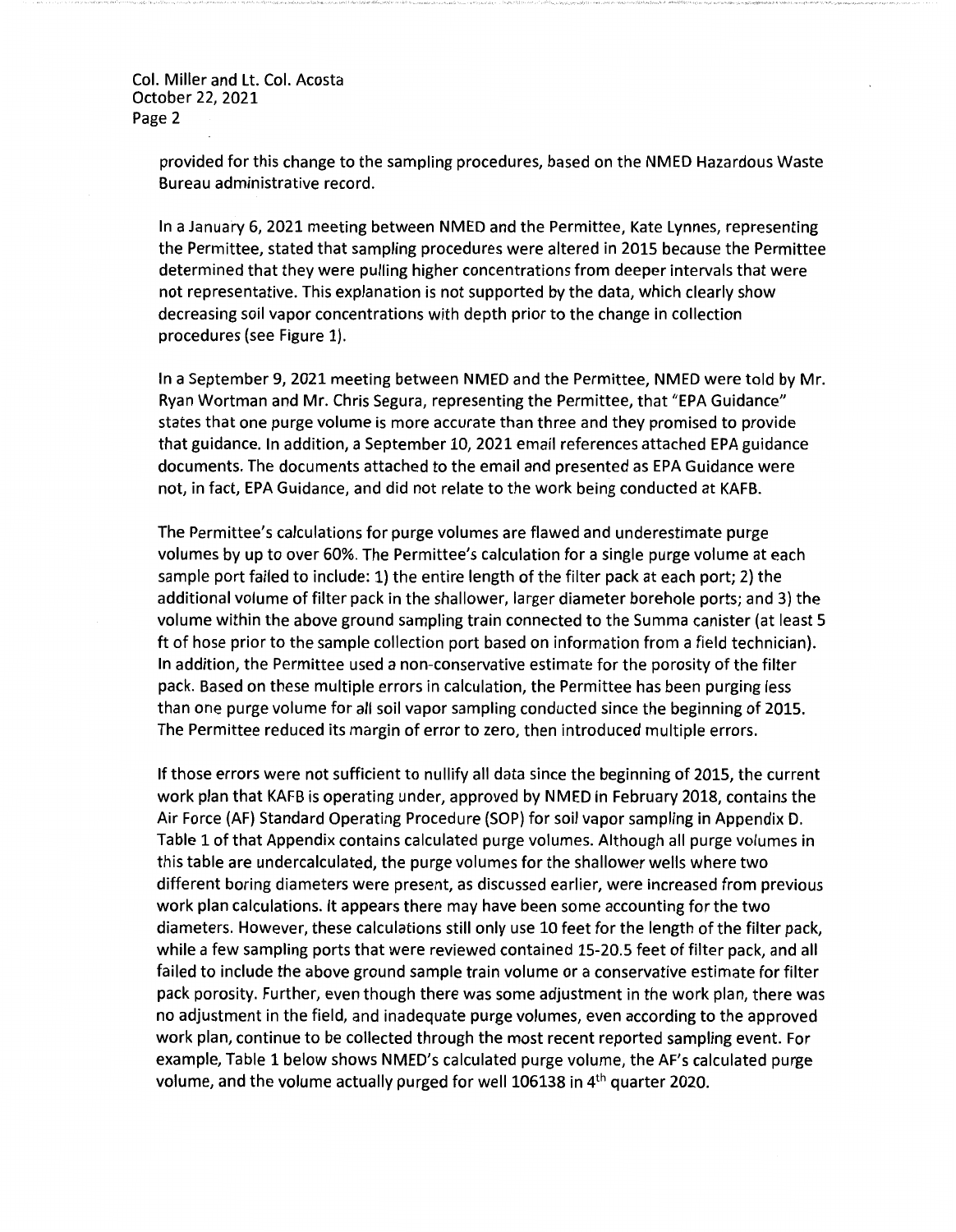|                  | NMED-Calculated Purge<br>Volume based on Well<br><b>Construction Diagram.</b> | <b>KAFB Purge Volume</b><br>listed in 2017 (most<br>recent) Approved Work | <b>Volume Actually</b><br>Purged by AF per Q4 |
|------------------|-------------------------------------------------------------------------------|---------------------------------------------------------------------------|-----------------------------------------------|
| <b>Well-Port</b> | ftЗ                                                                           | Plan                                                                      | 2020 Report, ft3                              |
| KAFB-106138-025  | 4.213                                                                         | 2.336                                                                     | 1.713                                         |
| KAFB-106138-050  | 4.584                                                                         | 2.412                                                                     | 1.79                                          |
| KAFB-106138-150  | 3.147                                                                         | 1.978                                                                     | 2.097                                         |
| KAFB-106138-250  | 3.832                                                                         | 2.284                                                                     | 2.404                                         |
| KAFB-106138-350  | 3.888                                                                         | 2.591                                                                     | 2.711                                         |
| KAFB-106138-450  | 25.824                                                                        | 23.607                                                                    | 23.728                                        |

#### **Table 1: Well 106138 Purge Volume Comparison**

This change in procedures resulted in immediate reductions in analyzed sampled contaminant concentrations by two to three orders of magnitude. Detections previous to 2015 have been reported as non-detect (ND) since, which indicates that the current sampling procedure is not representative of concentrations within the subsurface (see Figure 2). It is apparent that the Permittee has been collecting samples diluted by stagnant air in the well, the filter pack, and the sampling train since 2015. All data collected using the insufficient purge volume are not considered to be representative of conditions in the subsurface. All soil vapor data presented by the Permittee since 2015 has likely been biased low, is not representative of the subsurface conditions, and, therefore, is not acceptable for comparison to NMED Vapor Intrusion Screening Levels (VISLs) for compliance or decisionmaking purposes, such as locating the wells proposed in this Work Plan.

Provide the history of this change to the sampling procedure in the background section of the revised Work Plan, and a detailed justification explaining why this procedure, which is purging less than one purge volume prior to sample collection, provides more representative samples than the industry standard of three purge volumes or the pre-2015 practice of 10 purge volumes or acknowledge that the data are not reliable.

### **2. Permittee's Failure to Investigate Appropriate Areas**

**NMED Comment:** The Permittee neglected to address NMED's requirement to investigate residual soil vapor contamination under homes, buildings, and paved areas. NMED has repeatedly directed the Permittee to investigate historical vapor contamination near the VA campus and the Siesta Hills neighborhood. The proposed soil vapor monitoring wells are not sited in locations that could demonstrate that vapor intrusion into buildings and homes does not pose an unacceptable risk to human health.

NMED's February 25, 2019 letter requiring this Work Plan specifically directed the Permittee to conduct sampling "in the residential area north of Ridgecrest or amid buildings on the VA hospital campus". In addition, the EPA VI Guidance states, "EPA recommends that soil gas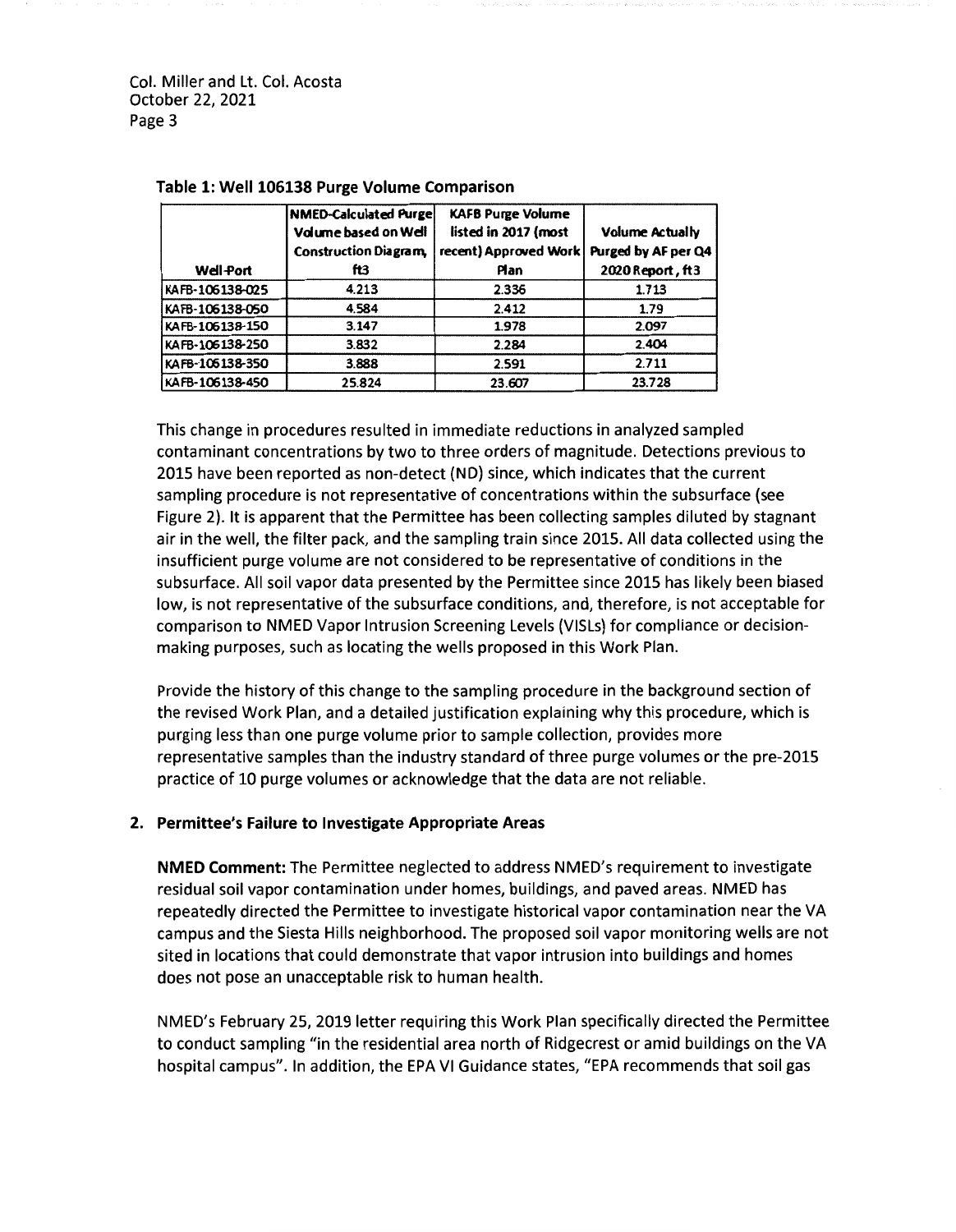> samples be taken as close to the areas of interest as possible and preferably from directly beneath the building structure."

> NMED's May 26, 2020 Disapproval letter again required the Permittee to site soil vapor sampling wells as directed previously and in accordance with EPA guidance. Several meetings were conducted between the Permittee and NMED in 2020 and 2021, where the same direction was repeated. NMED's comments on the Permittee's February 1, 2021 "conceptual outline" reiterated the need for appropriate placement of soil gas monitoring wells. NMED continues to require siting of soil vapor sampling wells below or directly adjacent to the VA buildings, in the Siesta Hills subdivision, below large paved areas, and within or directly adjacent to utility corridors in close proximity to these areas. The Work Plan failed to address NMED direction and provides no new information to justify reconsideration of that direction.

Following the Permittee's continued insistence that no further sampling was required near off-base residences and buildings where historical soil vapor concentrations have exceeded NMED screening levels by several orders of magnitude, NMED provided the US EPA with the Permittee's November 2019 work plan and the resulting May 26, 2020 Disapproval letter for their review. The EPA provided four pages of comments which are attached to this Disapproval. In summary, the EPA provided two comments with the following headings (bolding from EPA):

- **1. EPA concurs with NMEDs recommendation that KAFB develop a VI [vapor intrusion] Conceptual Site Model (CSM) to guide further evaluation of the VI pathway. EPA recommends completing the CSM before making final risk management decisions for any given site.**
- **2. Shallow soil gas sampling should be conducted adjacent to the VA hospital and at certain homes in the Siesta Hills subdivision before the pathway should be excluded from further consideration.**

The Permittee has not addressed either of these issues in their Work Plan. The Permittee's February 1, 2021 "conceptual outline" was also provided to EPA for review. EPA provided a response on February 10, 2021, which stated that EPA, "maintain(s) that our previous comments are still applicable to the investigation of the potential VI pathway north of the base" and reiterated the two recommendations listed above. In addition, EPA stated, "[w]e agree that collecting soil gas samples over utility lines north of the base would provide another useful line of evidence to add to the CSM, but it shouldn't preclude the collection of soil gas samples near the VA hospital and Siesta Hills residential area."

Following further objections by the Permittee, NMED contracted with Daniel B. Stephens and Associates (DBS&A) for an outside assessment of the need for an off-site vapor intrusion investigation at the BFFS. On March 26, 2021, DBS&A provided a Memorandum to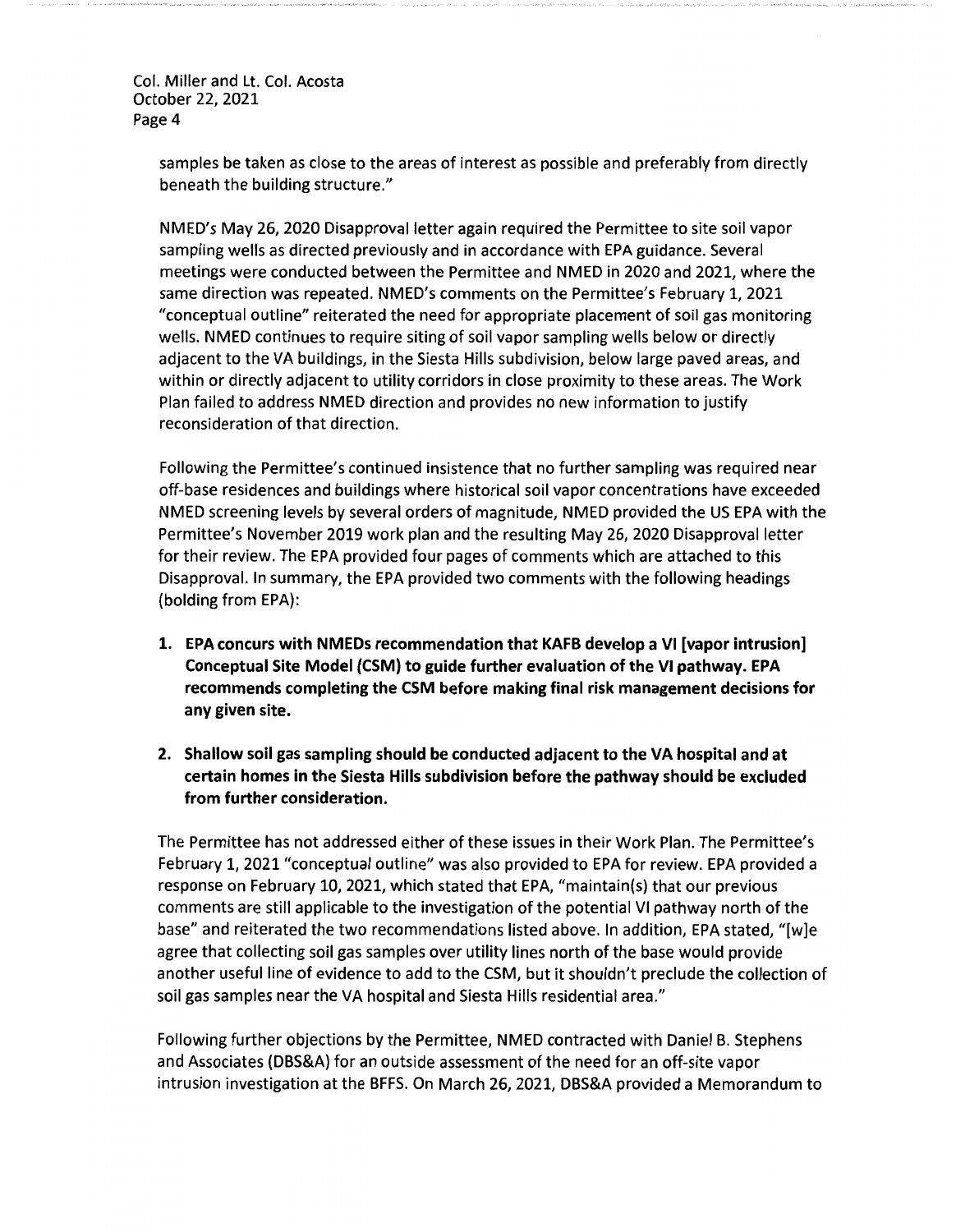> NMED with the subject, Kirtland AFB Vapor Intrusion Evaluation. The Memo is attached to this Disapproval.

In Summary, DBS&A's conclusions were:

- Off-Site vapor intrusion investigation is warranted based on anomalies in the existing soil-vapor data dependent on the sampling methodology (purge volume), high concentrations observed prior to 2015, possibility for higher VOC concentrations beneath buildings as compared to the vapor data collected to-date, and given that the EDB and TPH groundwater plumes historically extended further north than existing soilvapor sampling.
- Prior to 2015, shallow off-Site soil vapor concentrations were elevated compared to risk standards. Beginning in 2015, observed concentrations decreased dramatically and have generally stayed relatively low since that time. This decrease beginning in 2015 may be due to the reduction from 10-purge volumes to 1-purge volume evacuated prior to sampling. NMED may consider moving to a standard of 3 purge-volumes moving forward. A purge-volume test (monitoring concentrations as a function of the number of purge volumes) may also be considered. Any newly installed soil-vapor monitoring probes may be constructed as to minimize dead-space in the sampling apparatus and the concomitant necessary purge volume.
- TPH concentrations were elevated in shallow off-Site soil vapor sampling from 2011 to 2014 at concentrations greater than estimated vapor intrusion risk values calculated with methods in NMED (2017) and has not been analyzed for since 2015. Moving forward NMED may consider requiring that TPH be analyzed for in shallow soil vapor at the Site, and NMED may also consider adopting VISLs for the TPH fractions.
- The off-Site vapor intrusion investigation may begin with shallow soil-vapor monitoring (5 to 15 ft bgs) in the direct vicinity (within 10 ft) of buildings at the VA Hospital and neighborhoods north of Ridgecrest Dr.

The Permittee has repeatedly ignored NMED's direction regarding the soil vapor intrusion investigation and their "conceptual outline" that this Work Plan is based on. Failure to follow NMED direction constitutes noncompliance and may result in enforcement action. The Permittee must propose vapor monitoring well locations that address the purpose of the investigation and the comments above in the revised Work Plan.

## **SPECIFIC COMMENTS**

### **3. Transmittal Letter Statement**

**Permittee Statements:** "This proposed scope of work would use a phased, step-out investigative approach to assess the current nature and extent of shallow soil vapor. The first phase, presented in this enclosed work plan, focuses on vapor sampling at locations most likely to have detectable vapor concentrations. In the event that data collected during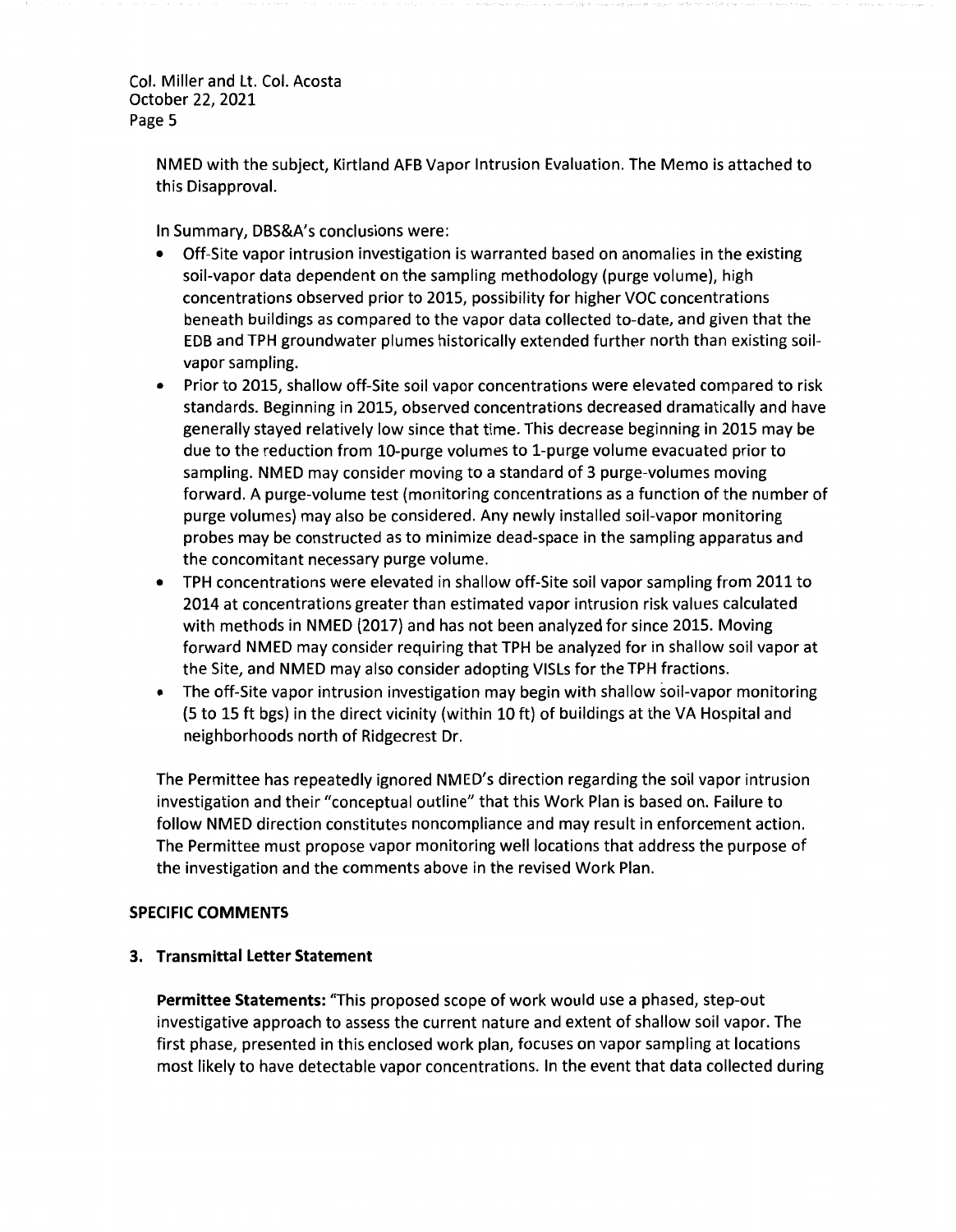> the initial phase identifies any vapor concentrations that indicate additional sampling is needed to *'demonstrate that [sic] there is not risk to off-site receptors located north of the Base,'* the Air Force would work with NMED to develop an additional work plan that would extend sampling beyond Bullhead Memorial Park."

**NMED Comment:** This investigation is far beyond a step-out approach. As clearly indicated on Figure 3, Historical Soil Vapor Concentrations near the VA Hospital and Siesta Hills Neighborhood, high contaminant concentrations have already reached the wells closest to the VA Hospital and Siesta Hills. In addition, there is no valid data (See Comment 1) that demonstrates that concentrations do not remain above the NMED residential VISLs at these locations.

NMED does not agree that half of the proposed wells located directly adjacent to the former SVE system, which ran for 12 years, are in "locations most likely to have detectable vapor concentrations." This statement is demonstrably false. Figure 3 clearly demonstrates that the hydrocarbon (HC) concentrations within the two wells closest to the VA Hospital and the Siesta Hills neighborhood were approximately two orders of magnitude higher than those detected in seven of eight of the locations proposed by the Permittee. Also, Figure 4, the Permittee's Figure 4-4, Benzene Vapor Plume Footprints by Elevation December 2012, from their Fourth Quarter 2012 Quarterly Report demonstrates that there are high concentration areas that were likely cut off from the source plume by the SVE system below the VA Hospital and crossing Ridgecrest Drive into Siesta Hills (note that while the white on the map indicates 0-1 ppmv, NMED's residential VISL is 0.037 ppmv ... also note that the first elevation presented is 50 ft bgs while the benzene concentration at 25 ft bgs was ~38% higher and not presented on the figure). No well was proposed at or near the VA Hospital, where the highest historical concentrations were located. The VA and the Siesta Hills neighborhoods were not influenced by the soil vapor extraction system likely due to proximity to the system and to the open surface of the park, which may account for the concentration differences. As Figures 3 and 4 clearly demonstrate, neither the proposed well locations in the park, nor those in the utility corridor immediately north of the site are the "locations most likely to have detectable vapors".

In addition, the sampling locations proposed do not provide information relevant to the purpose of the investigation, which is to investigate the potential for soil vapor intrusion in the homes in the Siesta Hills neighborhood and buildings in the VA Hospital complex. As stated repeatedly by NMED, and as supported by EPA guidance, EPA's comments directly addressing the site, and an independent assessment by DBS&A, the sampling locations must be below or directly adjacent to (within 10 feet) the VA buildings, in the Siesta Hills subdivision, below large paved areas, and within or directly adjacent to utility corridors in close proximity to these areas. The Work Plan fails to address these locations.

As evidenced by NMED's stated position over the past two and a half years, EPA's guidance and site-specific comments, and the independent evaluation of KAFB's proposed plan, there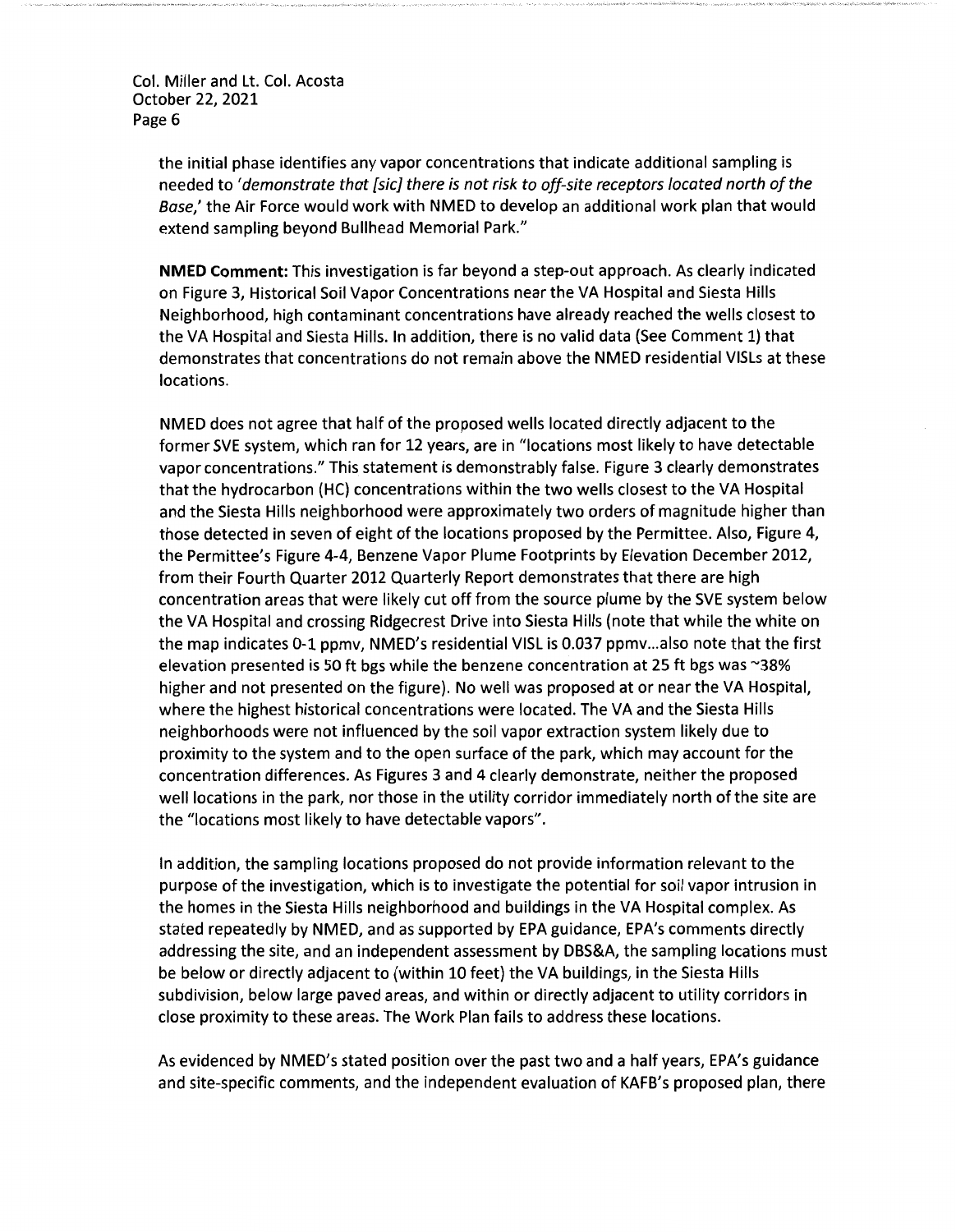> is no instance where data collected from the proposed locations would replace the requirement for data collection below or directly adjacent to the VA buildings, in the Siesta Hills subdivision, below large, paved areas, or within or directly adjacent to utility corridors in close proximity to these areas. The Permittee's continued failure to follow NMED direction constitutes noncompliance and may result in an enforcement action.

### **4. Section 3.1, Site Description, page 3-1**

**Permittee Statements:** "It is important to note there are currently no residential or industrial buildings in the off-Base area proximal to the Site..."

**NMED Comment:** Proximal is a vague term which implies that the VA Hospital complex and the Siesta Hills neighborhood could not be affected by the BFFS spill. NMED's Figures 3 and 4 clearly demonstrate that these areas were affected by the BFFS spill. Remove misleading statements from the revised Work Plan.

### **5. Section 3.2.1, Soil Vapor Interim Measure History, page 3-2**

**Permittee Statements:** "SVM data continue to be collected and to provide information for understanding the nature and extent of soil vapor contamination at near steady state conditions."

**NMED Comment:** The data collected from 2015 to the present utilized sampling techniques that have likely biased the data low (see Comment 1). While data continues to be collected, it is not considered valid by NMED and is not acceptable for comparison to NMED VISLs for compliance purposes, nor for making any decisions, including the siting of monitoring wells for this Work Plan. Remove all references to any soil vapor data collected after 2014.

### **6. Section 3.2.2, Soil Vapor Monitoring History, page 3-2**

**Permittee Statements:** "In Q1 2015, updates to the soil vapor sampling apparatus included capping and sealing SVMPs to reduce the influence of barometric pressure fluctuations on soil vapor concentrations during SVM sampling and analysis. The points and wells were sealed by securing an air-tight cap onto the top of each SVMP and adding a pneumatic quick connect fitting to each well to serve as a sampling port for ease of access and to ensure that an air-tight seal was maintained."

**NMED Comment:** In this section detailing improvements to the soil vapor monitoring practices, there is no mention that the purge volume was reduced from ten to less than one in Ql 2015. This is an important omission. Provide an explanation for why this asserted improvement to the soil vapor sampling was omitted from this section in the response letter. See Comment 1.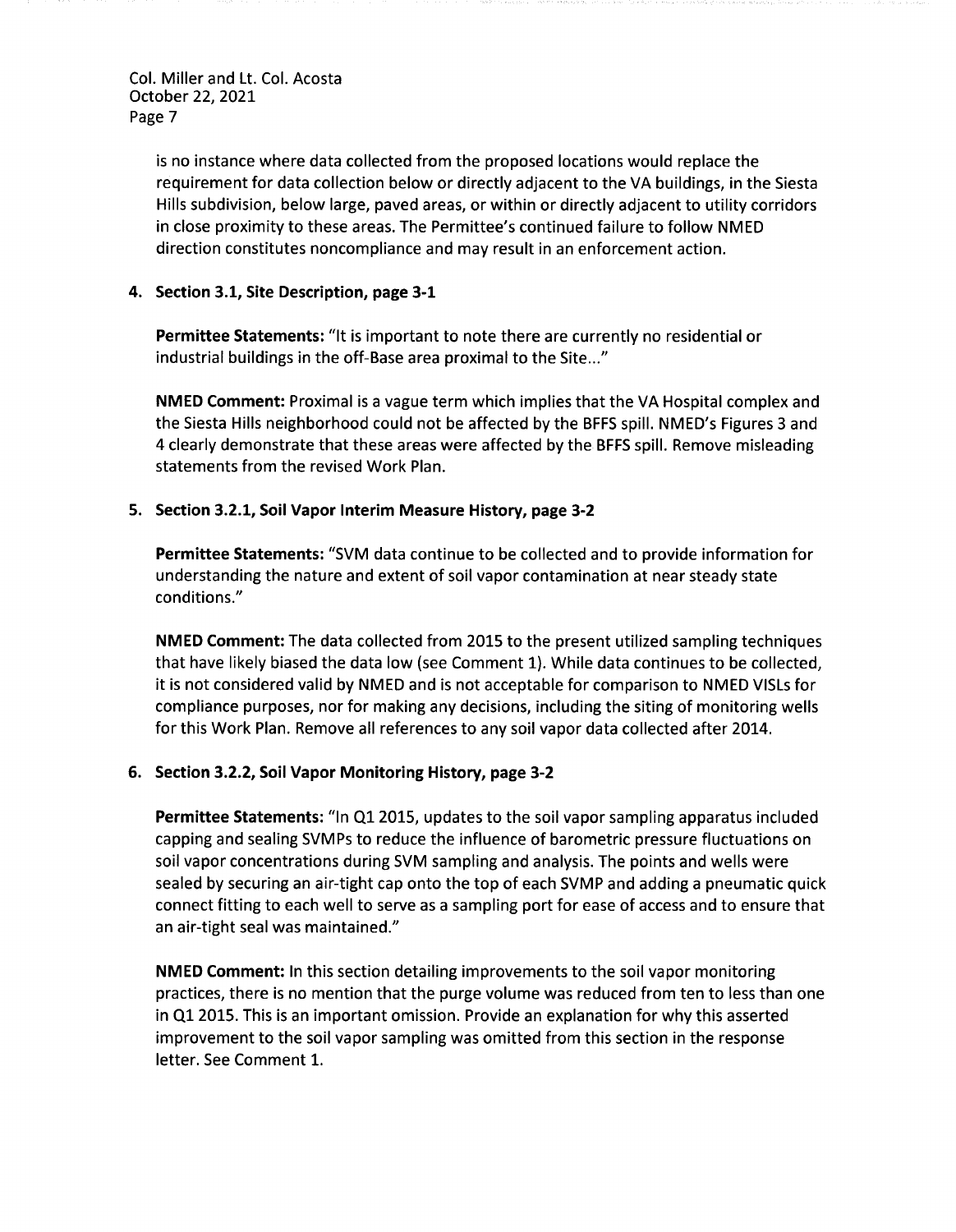### **7. Section 3.2.2, Soil Vapor Monitoring History, page 3-3**

**Permittee Statements:** "These improvements demonstrate that the recent SVM data collected is the most representative of the current site conditions. The Q4 2020 Monitoring Report (KAFB, 2021a) presents the most recent and representative soil vapor data. The Q4 2020 soil vapor data set was evaluated for the development of this WP, and the off-Base soil vapor data is summarized in Section 3.3.3."

**NMED Comment:** The Permittee failed to mention reducing the pre-sampling purge volume to less than one as an additional change, which biased data low and demonstrates that this statement is misleading. All data collected since 2014 is not suitable for decision-making purposes. In addition, the Q4 2020 soil vapor data has not been, and will not be, approved by NMED. Remove all soil vapor data collected after 2014 from the Work Plan. The Permittee must use data collected prior to 2015 to develop the Work Plan.

### **8. Section 3.3.2, Utility Corridors, page 3-3**

**Permittee Statements:** "As shown on Figure 3-2, the major utility corridor near the Site is located on-Base along Randolph Avenue. All utilities identified proximal to the Site are less than 12 ft bgs. One natural gas utility line leaves the Base near the Site and travels north to the VA Hospital. This line is 1.5 to 6 in. in diameter and approximately 18 to 24 in. deep."

**NMED Comment:** The purpose of the investigation, including the location of utility corridors, is to collect data that can rule out the potential for soil vapor intrusion into buildings on the VA Hospital complex and home in the Siesta Hills neighborhood. As Figure 3 demonstrates, soil vapor at concentrations over two orders of magnitude greater than NMED's Residential VISLs have already reached the immediate proximity of the VA and Siesta Hills. The purpose of the utility corridor maps is to assist in siting appropriate vapor monitoring well locations near the VA and Siesta Hills. Propose sampling locations that address the purpose of the investigation in the revised Work Plan. See Comment 2.

### **9. Section 3.3.3, Fourth Quarter 2020 Soil Vapor Monitoring Data Summary, page 3-3**

**NMED Comment:** Remove all data that was collected after 2014 from this Work Plan; the data is not acceptable for decision-making purposes. This includes all figures, tables, and appendices. Data collected prior to 2015 must be used to develop the revised Work Plan.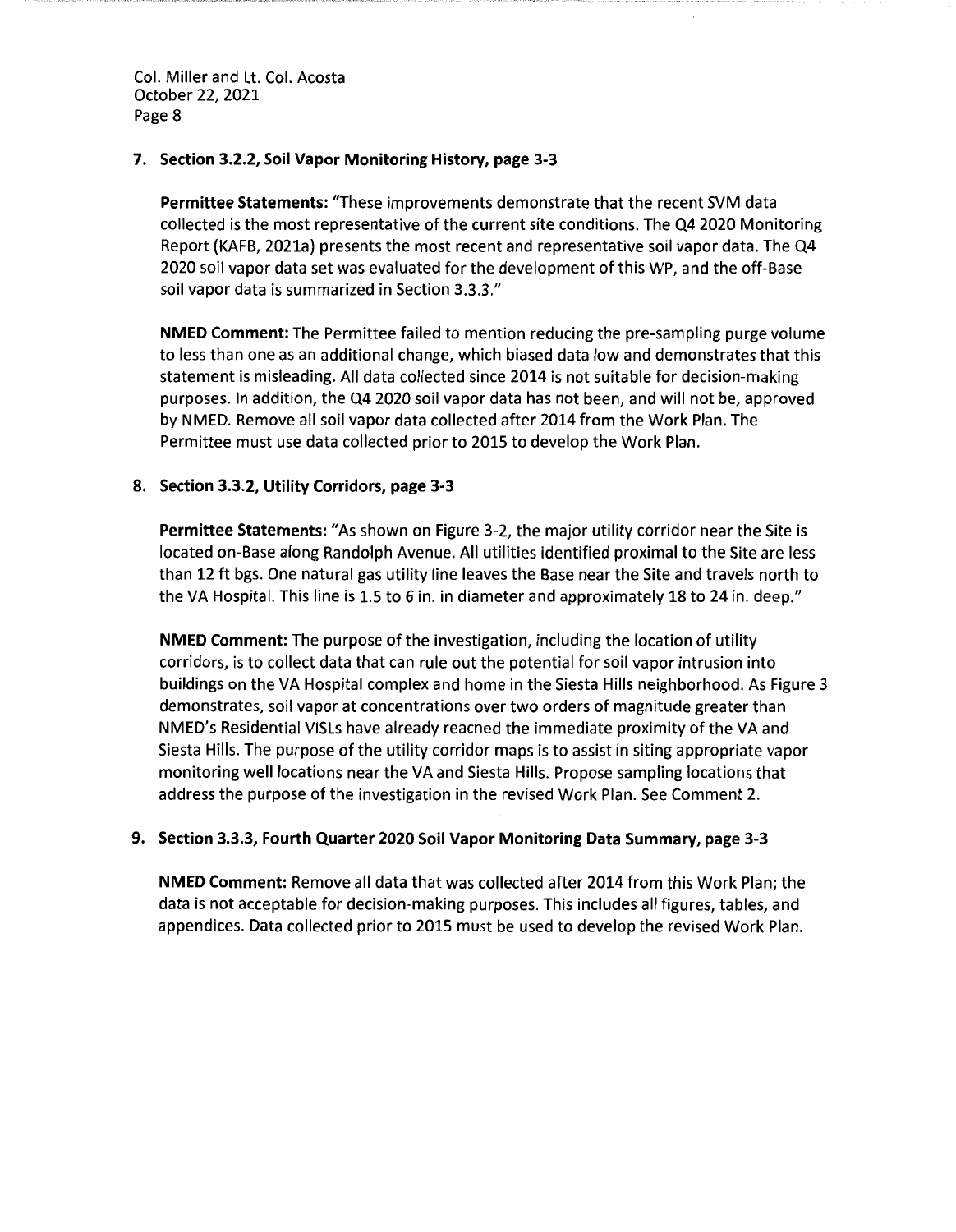**10. Section 4, Investigative Approach, Rationale, and Guidance, page 4-1** 

**Permittee Statements:** "The proposed scope of work consists of a phased, step-out investigative approach to assess the current nature and extent of shallow soil vapor off-Base. The first phase would focus on vapor sampling at locations that are most likely to have detectable vapor concentrations."

**NMED Comment:** As stated in Comment 3, the step-out method does not apply to this investigation because historic data already indicates that high hydrocarbon concentrations exist in the area of the wells closest to the VA Hospital and Siesta Hills. There is no valid data to date that demonstrates that concentrations exceeding the NMED residential VISLs are not still present. As also stated in Comment 3, the proposed locations are clearly not those "most likely to have detectable vapor concentrations". The locations proposed by the Permittee cannot demonstrate that there is no soil vapor intrusion risk to the VA Hospital or Siesta Hills. The Permittee must propose soil vapor sampling locations that address the purpose of the investigation and the guidelines presented by EPA and DBS&A in Comment 2.

### **11. Section 4, Investigative Approach, Rationale, and Guidance, page 4-1**

**Permittee Statements:** "This approach builds on the concepts detailed in EPA {2015, Sections 4.0, 6.2.1, and 6.3.1), which require investigations to delineate the areal extent of a subsurface vapor plume as well as preferential pathways."

**NMED Comment:** The Permittee has never delineated the areal extent of the subsurface vapor plume or preferential flow pathways. Figure 4, a map presented by the Permittee in the Q3 2012 Quarterly Report {note that while the white on the map indicates 0-1 ppmv, NMED's residential VISL is 0.037 ppmv) demonstrates that there are concentrations below the VA Hospital and crossing Ridgecrest Drive that exceed the NMED residential VISL by orders of magnitude. Should soil vapor concentrations exceeding the NMED residential VISLs be encountered in close proximity to the VA Hospital or Siesta Hills during this investigation or during sampling events conducted under the general soil vapor monitoring program, the Permittee will be required to delineate the areal extent of the soil vapor contamination.

### **12. Section 4, Investigative Approach, Rationale, and Guidance, page 4-1**

**Permittee Statements:** "As indicated in EPA (2015), soil gas concentrations generally decrease with increasing distance from a subsurface vapor source, and eventually at some distance the concentrations become negligible. The distance at which soil gas concentrations become negligible is a function of the strength and dimensions of the vapor source, the type of vapor source, the soil types and layering in the vadose zone, the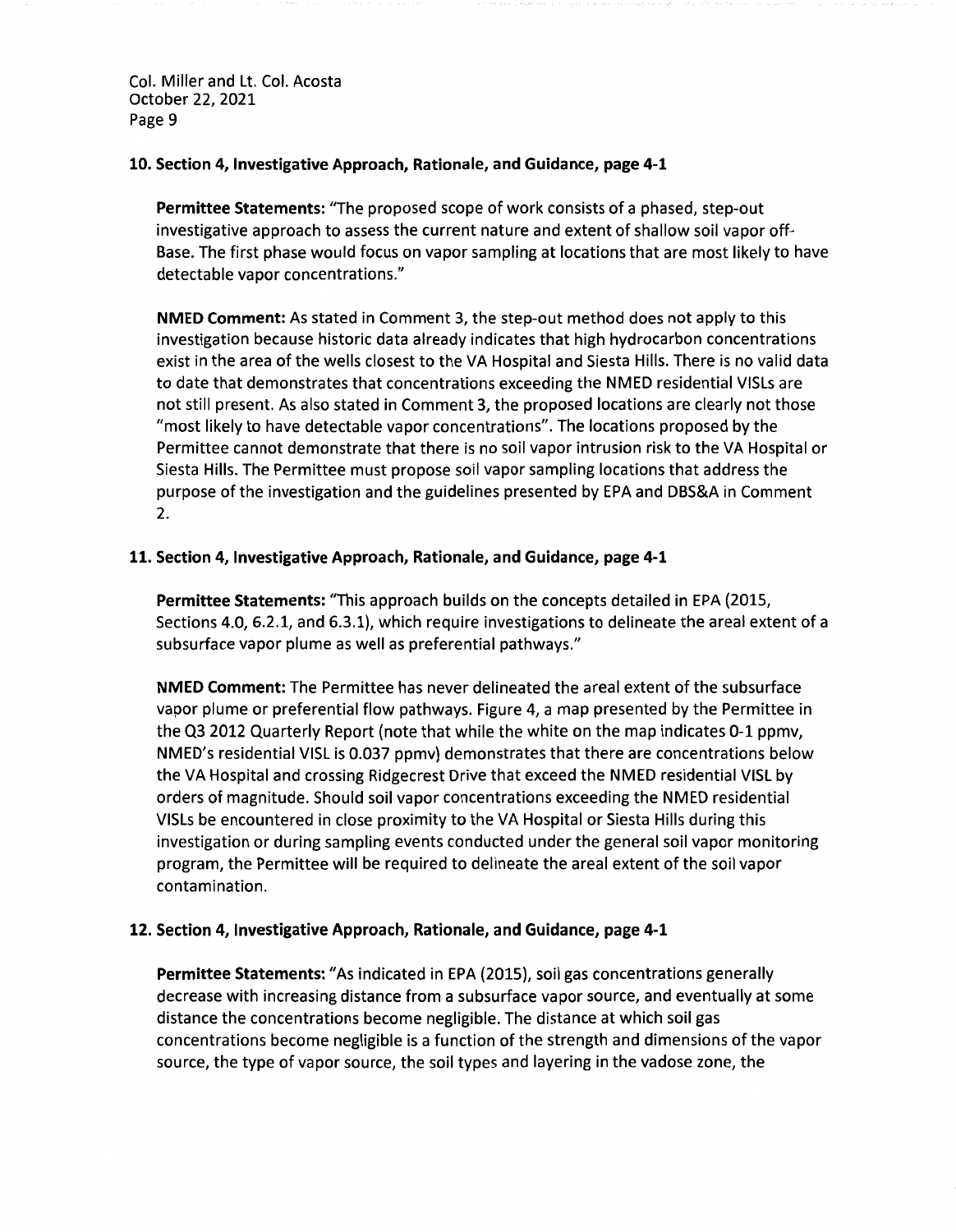> presence of physical barriers (e.g., asphalt covers or ice) at the ground surface, and the presence of preferential pathways (utility corridors)."

**NMED Comment:** While this information is correct in most cases, the conditions present at the KAFB BFFS site differ from a standardized example in that investigation has been conducted at this site for approximately 20 years. As has been clearly demonstrated in Comment 2 and on Figures 3 and 4, the twelve years of SVE operations reduced concentrations closer to the base to levels that were two orders of magnitude less than the concentrations near the VA and Siesta Hills. Remove statements that are not pertinent to the actual site in the revised Work Plan.

#### **13. Section 4, Investigative Approach, Rationale, and Guidance, page 4-1**

**Permittee Statements:** "The SVMPs in Bullhead Memorial Park are directly between the release point on Kirtland AFB and the Siesta Hills community. These vapor monitoring points serve as an early warning system for any potential vapor migration towards the Siesta Hills community both vertically and laterally."

**NMED Comment:** While this would be correct for a new spill, the KAFB BFFS site is well past this approach. As has been repeatedly demonstrated, high concentrations of hydrocarbons have already migrated to the VA and Siesta Hills. The purpose of the investigation is to determine if vapor intrusion potential is present at the VA and Siesta Hills, where the highest soil vapor concentrations existed prior to utilization of the biased sampling method, not to assess current vapor migration from the source area.

#### **14. Section 4, Investigative Approach, Rationale, and Guidance, page 4-1**

**Permittee Statements:** "If additional step outs are required, additional permanent SVM locations may be needed."

**NMED Comment:** NMED, EPA, and DBS&A independently concluded that additional permanent SVM locations are needed in the immediate vicinity of the VA and Siesta Hills homes. Propose appropriate sampling locations in the revised Work Plan.

### **15. Section 4, Investigative Approach, Rationale, and Guidance, page 4-1**

**Permittee Statements:** "Therefore, the information collected from this investigation and combined with the most current semiannual sampling events will be used to confirm the conclusions of the Risk Assessment Report, Bulk Fuels Facility Spill; Solid Waste Management Unit ST-106/SS-111, dated July 15, 2017, to "demonstrate that [sic]there is no risk to off-site receptors located north of the Base.""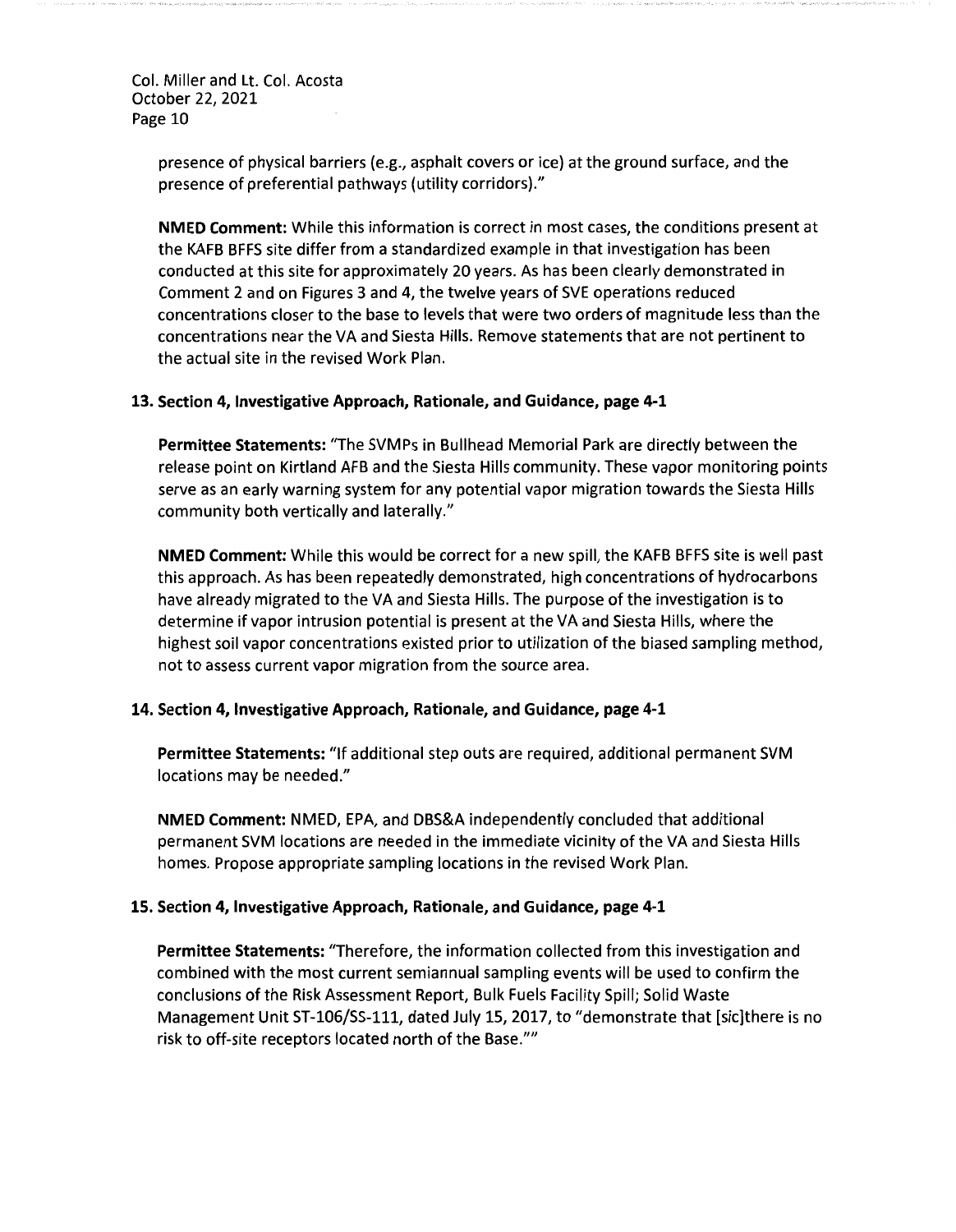> **NMED Comment:** The KAFB 2017 Risk Assessment Report vapor intrusion conclusion was based on the data collected in 2016 by inadequate methods that also included reporting limits for EDB that were all above the NMED residential VISL, at levels up to 4200 times higher than the VISL. The Permittee incorrectly concluded that there is no unacceptable risk to off-based receptors based on this data.

> Section 6.5.18, Laboratory Analyses Requirements for all Environmental Media, of the KAFB RCRA Permit requires that,

"[t]he analyte detection limit for each analytical method shall be less than applicable background or regulatory cleanup level as applicable. Analyses conducted with detection limits that are greater than applicable background or regulatory cleanup levels as applicable shall be considered data quality exceptions, and the reasons for use of the elevated detection limits shall be reported to the Department; results based on these data quality exceptions may not be accepted by the Department...The Department will not accept J-coded (estimated) results for samples requiring dilution prior to laboratory analysis."

In addition, EPA's Guidance Section 5.5.1, Evaluate Sampling Data Reliability and Quality, clearly states,

"Were the reporting limits sufficiently low for comparison with vapor intrusion screening criteria? EPA recommends use of pre-existing data with non-detect results only when they can be considered reliable on this basis."

All data collected after purging less than one purge volume (2015 to present) are considered to be biased low, not representative of the subsurface conditions, and therefore not acceptable for comparison to NMED VISLs. In addition, all EDB data that was used by the Permittee to conclude that there is "no risk to off-site receptors" is disqualified under both the Permit requirement and EPA guidance listed above; therefore, the data are not acceptable for comparison to NMED VISLs for compliance or any decision making. Remove all references to data collected after 2014 and to the flawed 2017 Risk Assessment Report.

#### **16. Section 4, Investigative Approach, Rationale, and Guidance, page 4-2**

**Permittee Statements:** "As the EPA (2015) states, the vapor intrusion pathway is referred to as "complete" for a building or collection of buildings when five conditions are met under current conditions: (1) a subsurface source of vapor-forming chemicals is present underneath or near the building(s); {2} vapors form and have a route along which to migrate (be transported) toward the building(s); (3) the building(s) is (or are) susceptible to soil gas entry, which means openings exist for the vapors to enter the building(s), and driving forces exist to draw the vapors from the subsurface into the building(s); (4) one or more vaporforming chemicals comprising the subsurface vapor source(s) is (or are) present in the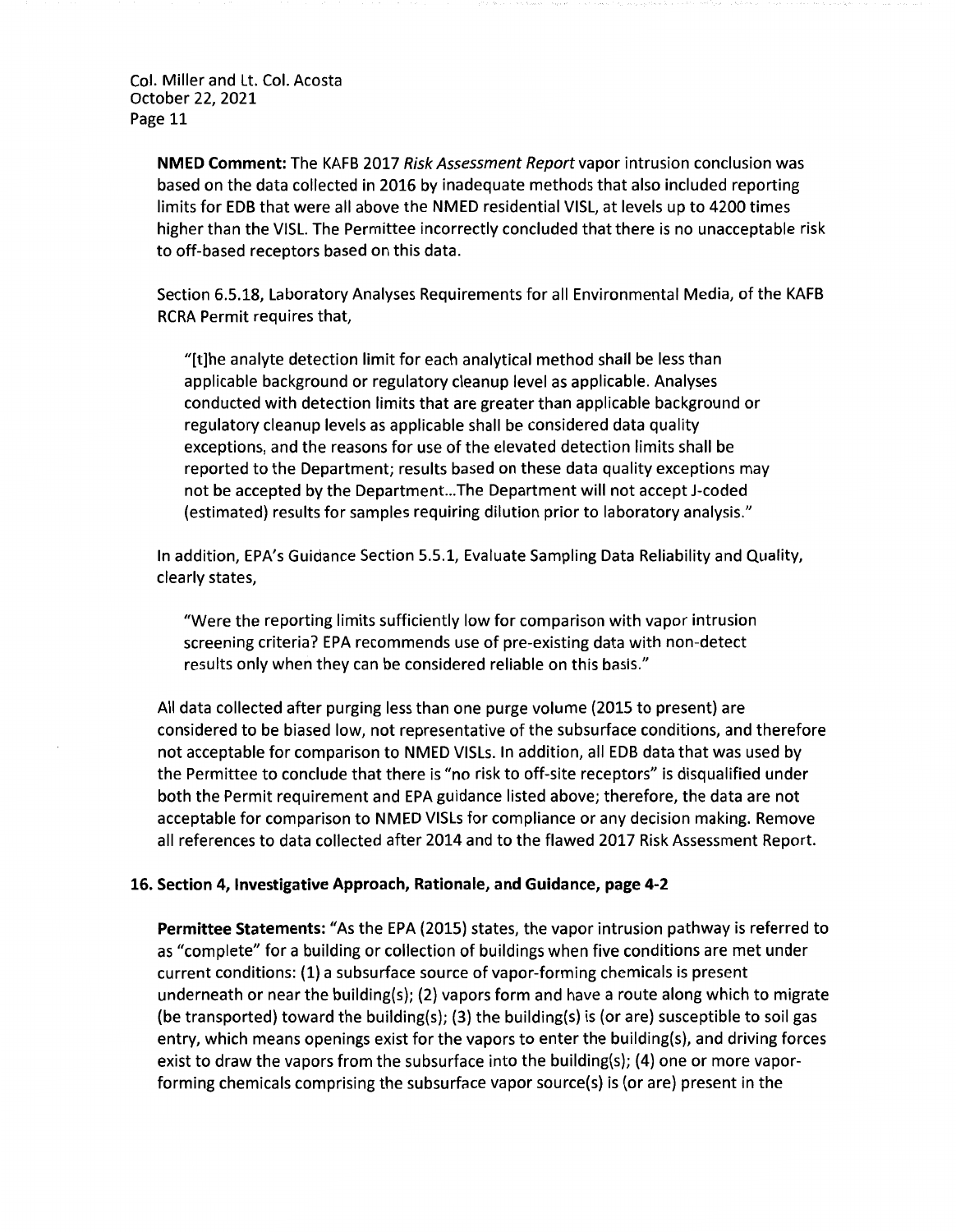> indoor environment; and (5) the building(s) is (or are) occupied by one or more individuals when the vapor-forming chemical(s) is (or are) present indoors. If any one of the criteria above is not satisfied, the vapor intrusion pathway is considered incomplete."

**NMED Comment:** As with previous quoted guidance, this applies to sites that have not been previously fully characterized and demonstrated to have high hydrocarbon concentrations in the soil vapor. See Comment 2 and Figures 3 and 4.

In addition, NMED required the Air Force to test indoor air in 3 industrial buildings on-Base in 2012. Benzene was detected in all 3 buildings, with two buildings exceeding the respective NMED residential risked-based VISL. This testing was conducted while the SVE system was operating in the immediate vicinity, which likely reduced concentrations at the time of the sampling event. Figure 5 indicates the results of the indoor air testing.

Figures 3 and 4 shows historic vapor contamination in the off-base area of concern. As can be seen in the figure, vapor concentrations were over 100 times greater near the VA hospital than in areas proposed for monitoring by the Air Force; currently, no soil vapor monitoring is proposed for the area that contained the highest historic vapor concentrations. If the Permittee's indoor air results were extrapolated to the VA Hospital based on soil vapor concentrations, the indoor air benzene concentration in 2012 would have potentially been approximately 700 ug/m<sup>3</sup>, almost 200 times the NMED indoor air VISL of 3.6 ug/m<sup>3</sup>.

Remove references to irrelevant guidance that does not apply to the BFFS site and propose appropriate sampling locations in the revised Work Plan.

### **17. Section 5, Sampling Locations, page 5-1**

**Permittee Statements:** "SVM locations have been selected within the residential area north of Ridgecrest, the VA Medical Center campus, and in the utility easement south of Gibson Boulevard Southeast."

**NMED Comment:** This statement is misleading. There are no SVM locations within the residential area, nor are there any within the VA Medical Center campus, nor are there any within 1400 ft of Gibson Boulevard Southeast. While one well is located in a more recently constructed parking lot that may belong to the VA, this proposed SVM location is over 1100 ft away from the highest contaminant concentration location in front of the VA Hospital (See Figure 3). Remove the misleading statement from the Work Plan and propose sampling locations within the residential area and VA Medical Center campus in the revised Work Plan.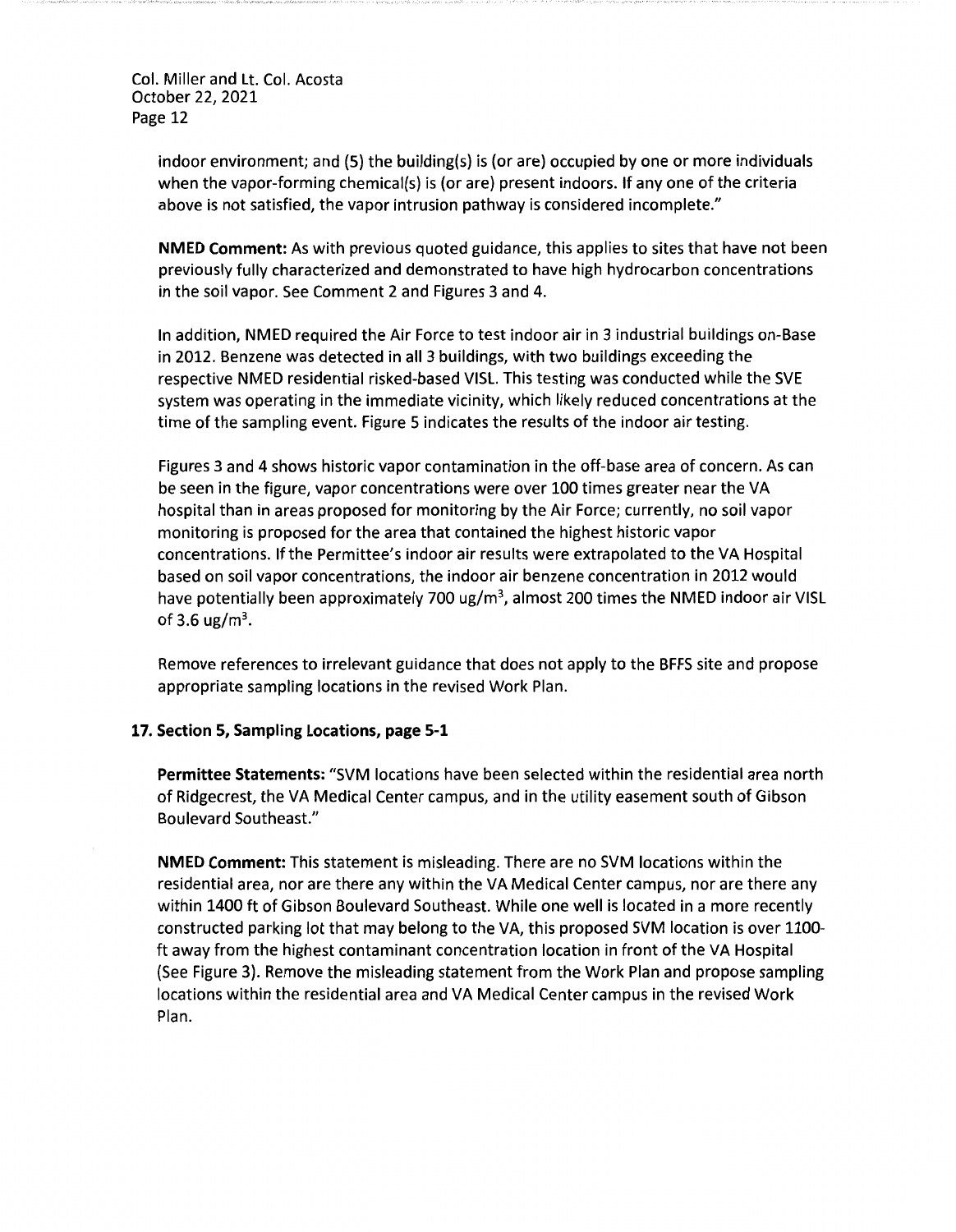### **18. Section 5.1, Soil Vapor Monitoring Locations, page 5-1**

**Permittee Statements:** "Four SVM locations, SVMW-16 through SVMW-19, are proposed for installation just south of the boundary between Kirtland AFB and Bullhead Memorial Park. These locations are proposed to monitor contaminant migration along the northern base boundary and to evaluate utility corridors in the area."

**NMED Comment:** Four of the eight total proposed wells are located immediately adjacent to the source area where the SVE system operated for 12 years. While one well in this location may provide useful information, this location does not negate the need for soil vapor monitoring wells in close proximity to the buildings on the VA campus and the homes in the Siesta Hills neighborhood. As detailed in Comment 2, EPA expressed that, "[w]e agree that collecting soil gas samples over utility lines north of the base would provide another useful line of evidence to add to the CSM, but it shouldn't preclude the collection of soil gas samples near the VA hospital and Siesta Hills residential area." Valid data suggests the presence of high contaminant concentrations below the VA Hospital (See Figures 3 and 4). Reduce these four well locations to one in the revised Work Plan.

### **19. Section 5.1, Soil Vapor Monitoring Locations, page 5-1**

**Permittee Statements:** "Three proposed SVM locations, SVMW-20 through SVMW-22, are located in the parking lot of Bullhead Memorial Park. Paved areas were chosen because vapors may accumulate under low permeability surfaces such as asphalt or concrete."

**NMED Comment:** Three of the eight total proposed wells are located in one parking lot completely surrounded by the open ground of Bullhead Park. While paved areas do concentrate vapors, they do so much more readily when not completely surrounded by open ground surfaces. The Permittee must propose samples under asphalt or concrete in parking lots that were installed prior to 2010, in locations directly adjacent to buildings, and in locations where the largest expanses of complete paved coverage exist (i.e., not in or directly adjacent to open surface medians).

Valid data has shown that contaminant concentrations in this area where these wells are proposed were approximately 100 times lower than concentrations near the VA Hospital. The closest proposed well, SVMW-20, is nearly 900 feet away from the VA Hospital. NMED requires siting of soil vapor sampling wells below or directly adjacent to the VA buildings, in the Siesta Hills subdivision, below large, paved areas near the VA and Siesta Hills, and within or directly adjacent to utility corridors in close proximity to these areas. Propose appropriate soil vapor monitoring well locations in the revised Work Plan.

#### **20. Section 8.1, Soil Vapor Sample Collection and Analysis, page 8-2**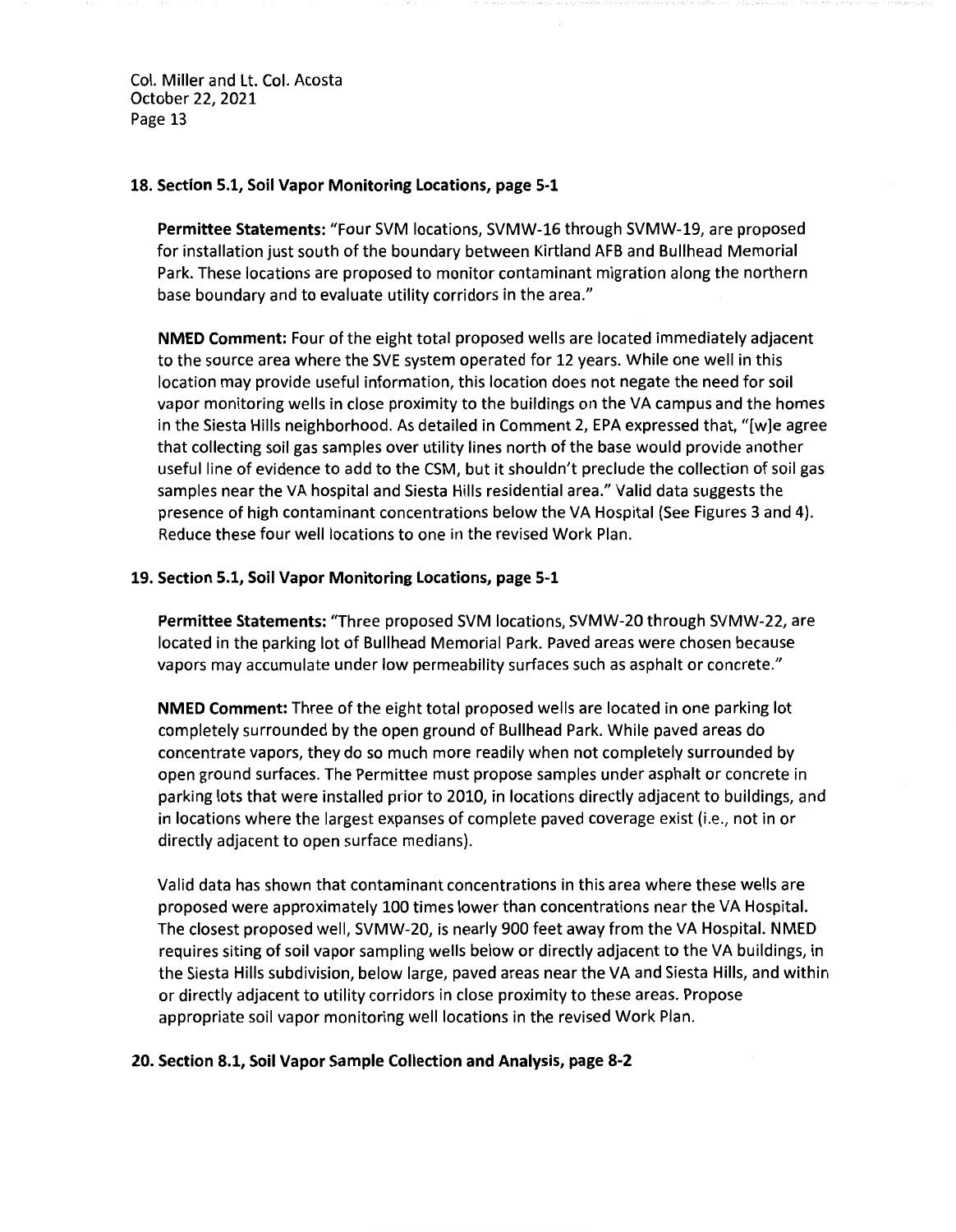> **Permittee Statements:** "An isolation valve positioned between the vacuum pump/field sensors and the SUMMA® canister will also be utilized as a secondary isolation point during sample collection but will be open during purging to allow for monitoring of purge vapors. The three-way valve and the isolation valve will ensure that vapor taken into the SUMMA® canister does not flow backwards through the vacuum pump or field sensors."

> **NMED Comment:** This extra isolation valve seems unwarranted based on use of the 3-way valve and is not depicted on Figure 8-1. Reassess the sampling train design and resolve the discrepancy in the revised Work Plan.

> In addition, discuss how upstream components of the sampling train will be decontaminated between sampling ports. Revise the Work Plan to include this information.

#### **21. Section 8.1, Soil Vapor Sample Collection and Analysis, page 8-2**

**Permittee Statements:** "Based upon the calculated volume of the tubing set and sampling train (15 ft x 1/4 in. diameter) and the flow rate of the proposed vacuum pump (0.75 cubic feet per minute), the time required to fully purge one bore volume of the tubing is less than one minute. A purge volume of one to three tubing volumes is adequate."

**NMED Comment:** The proposed flow rate is too high for the¼" diameter of the tubing. The Permittee must utilize a purge rate of 0.05 cubic feet per minute for ¼" tubing. In addition, one purge volume is not sufficient. The Permittee must purge a minimum of three purge volumes.

The purge volume estimation calculations must be revised. For all purge volume calculations, the Permittee must use the full filter pack dimensions for each individual sampling port, must use the actual boring diameters for each individual sampling port, and must use 0.4 as an estimate for porosity for the filter pack. In addition, the AF must include the volume of the above-ground tubing in the sample train prior to the sample collection point.

The Permittee must also follow the guidelines of Permit Part 6.5.16, Requirements for Soil-Vapor Monitoring. The field log sheets must include logging of  $% O_2$ ,  $% CO_2$ , and VOC concentrations with at least three measurements at least a minute or more apart demonstrating stability of these values and that a representative sample is collected. For clarity, a minimum of three purge volumes must be purged and stability of the field parameters must be demonstrated prior to sample collection. For the shallowest ports at 5 ft bgs, where there is concern regarding infiltration of surface ambient air into the port during sampling, purge flow rates must be reduced and the maximum number of purge volumes to be purged prior to sample collection is five and shall not exceed ten purge volumes for deeper wells. Revise the Work Plan to address these issues.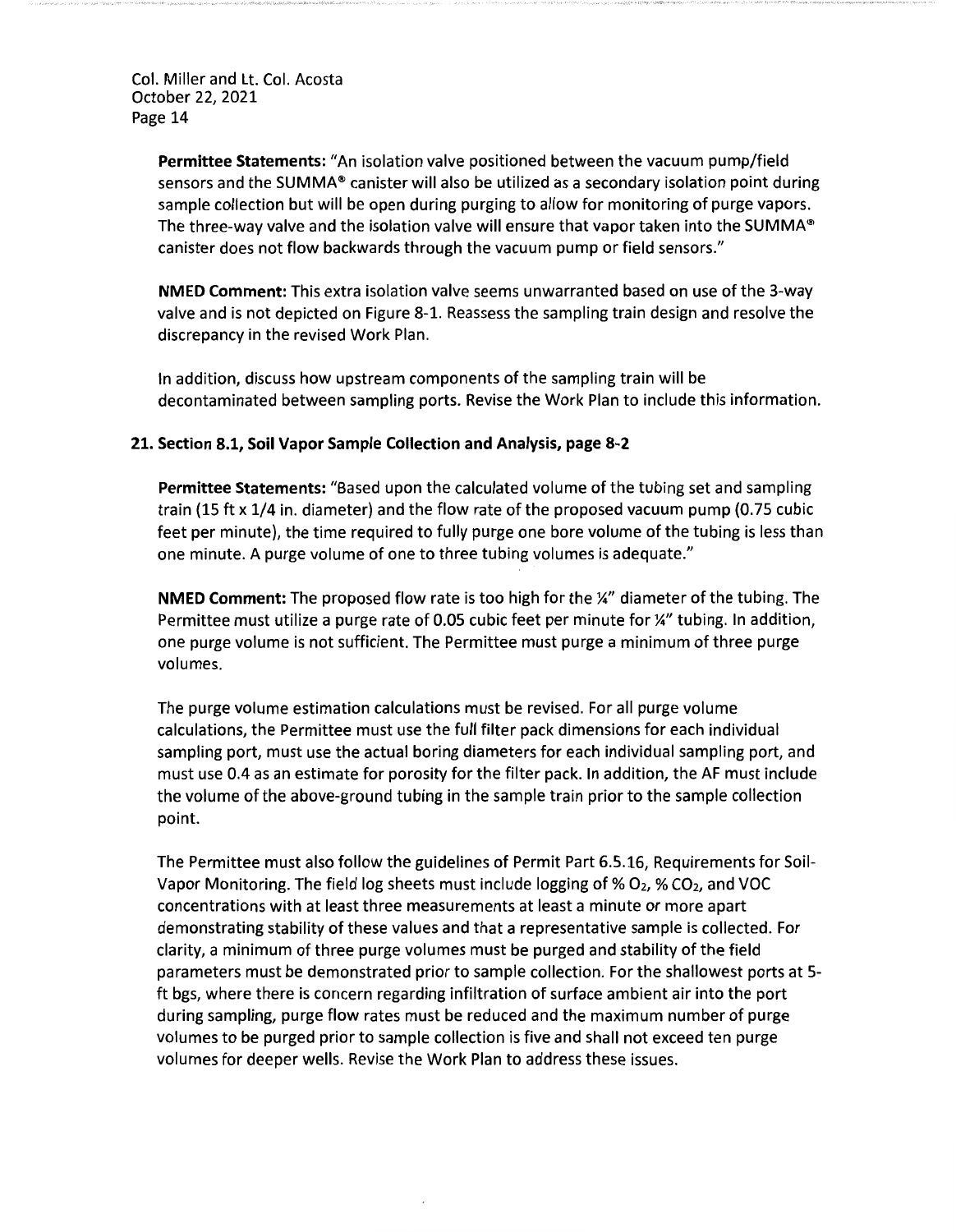### **22. Section 8.1, Soil Vapor Sample Collection and Analysis, page 8-3**

**Permittee Statements:** "Close the isolation valve between the SUMMA® canister and the vacuum pump and turn off the vacuum pump. Open the valve on the SUMMA® canister and allow the soil vapor stream to enter the SUMMA® canister for two minutes."

**NMED Comment:** Figure 8-1 indicates that a three-way valve will be utilized, but the instruction indicates a separate isolation valve. It appears that this section was amended to include the three-way valve, but the full description of operations was not revised. In addition, provide direction that prior to opening the valve on the Summa canister, any pressurization of the well should be allowed to settle. Resolve the discrepancy and provide adequate direction for field operations in the revised Work Plan.

### **23. Section 8.2, Quality Assurance/Quality Control (QA/QC} Samples, page 8-3**

**Permittee Statements:** "Two blind field duplicate samples will be taken during the sampling event to identify potential sampling or laboratory error or contamination ... Two trip blanks will be submitted to the laboratory for analysis for the sampling event."

**NMED Comment:** The Permittee is required to collect a minimum of 10% duplicate samples and at least one per sampling day. In addition, trip blanks must be included in each cooler shipped to the lab. The Permittee must also provide an equipment blank collected at the end of the day each day that samples are collected.

### **24. Section 8.3, Laboratory Analysis, page 8-3**

Permittee Statements: "Samples will be analyzed for VOCs by method TO-15."

**NMED Comment:** In addition to VOCs by method TO-15, the Permittee must include analyses for TPH fractions via Method MA\_APH as was conducted prior to 2015 for comparison to historical data. This requirement is also in anticipation of upcoming updates to NMED's Risk Assessment Guidance that will include added VISLs for TPH fractions, as well as the recent addition of these analytes back to the analytical suite for the existing BFFS soil vapor monitoring program.

### **25. Section 8.3, Laboratory Analysis, page 8-4**

**Permittee Statements:** "In the unlikely event that high-level VOCs are present, a secondary dilution may be required, which would result in elevated LOQ for the sample. Where possible, laboratory processes will be used to minimize dilution for any non-COPC analytes so that the COPC maintain the lowest possible LOQs."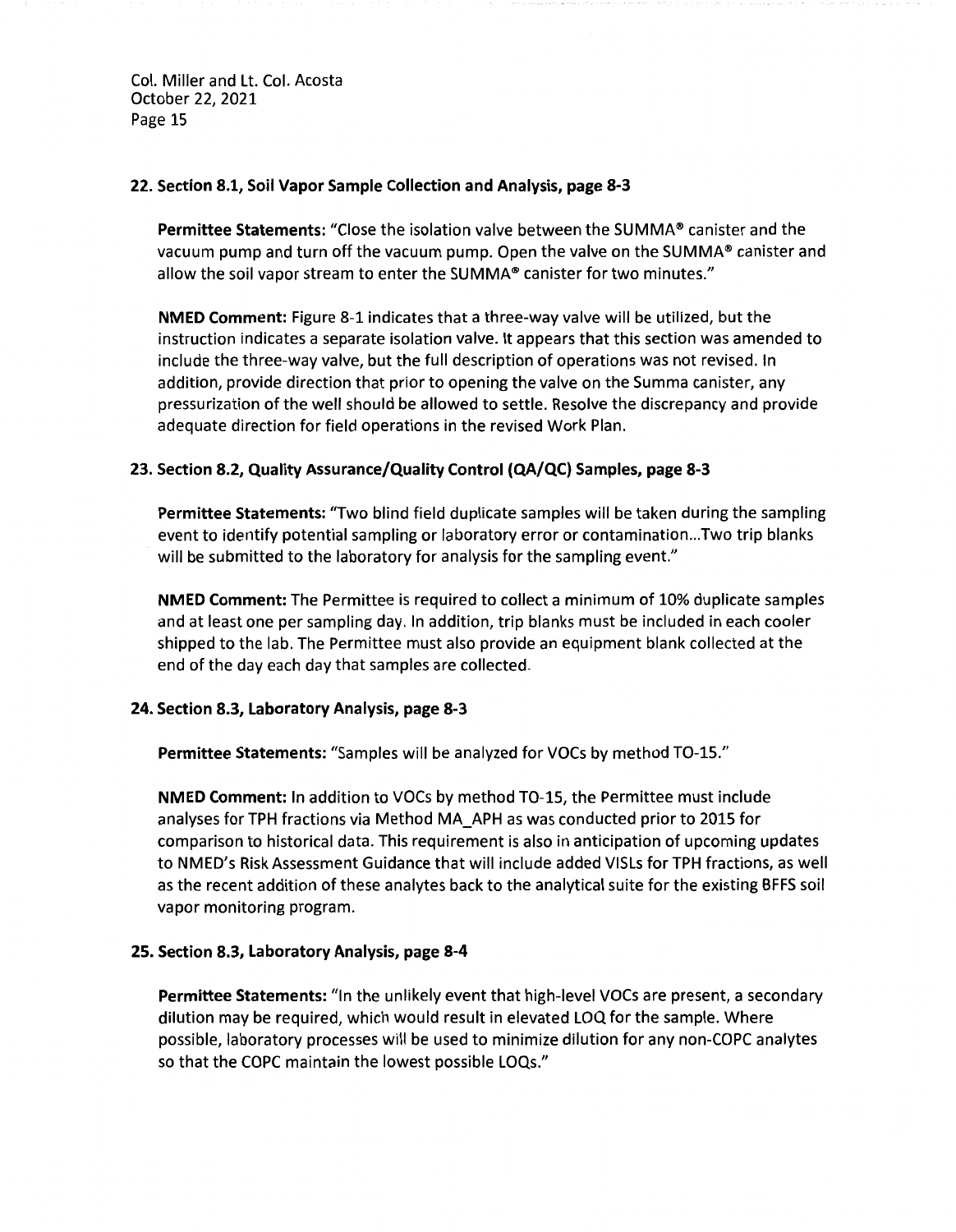> **NMED Comment:** All results from analyses with reporting limits (Rls or LOQs) greater than the screening level for that contaminant in that media are considered data quality exceptions and are not acceptable for comparison to the screening levels, for decision making purposes, or for presentation in tables and reports as "ND" to avoid misrepresentation of the data. All data with reporting limits greater than applicable screening levels must be flagged in all tables and figures. All data with reporting limits greater than applicable screening levels must be reported numerically as "<[RL]" instead of "ND" in all tables and figures. See Comment 15 above and Section 6.5.18 of the KAFB RCRA Permit. State that these data will be flagged and reported as directed in the revised Work Plan.

### **26. Section 8.4, Reporting, page 8-4**

**Permittee Statements:** "As part of the phased, step-out investigative approach, this meeting will lead to either a Final Investigation Report or an Interim Investigation Report that requires additional investigation. A Final Investigation Report will be submitted only if the final validated data support the Risk Assessment conclusions that there is no vapor intrusion risk to off-base receptors. If the final validated show areas with elevated soil vapor contamination, then an Interim Investigation Report will be submitted summarizing the data and indicating the areas that warrant additional investigation. Subsequently, an additional WP describing the installation and sampling of step-out shallow SVM locations will be submitted to NMED."

**NMED Comment:** This reporting approach is not appropriate. The Permittee must propose to submit an Investigation Report by the date established by NMED in its correspondence approving this Work Plan. See Comment 3.

#### **27. Section 8.4, Reporting, page 8-4**

**Permittee Statements:** "The Investigation Report will be prepared and submitted in accordance with the requirements of RCRA Permit Section 6.2.4.3 for Investigative Reports. Data validation and summary tables will be prepared for ease of data review. A summary of field activities and screening data will be included in the investigation report. An electronic copy of the validated analytical data will be included."

**NMED Comment:** The Investigation Report, as well as the Work Plan, must be prepared in accordance not only with the Permit, but also with the requirements of NMED's September 2, 2020 letter titled Reporting Requirements for All Document Submittals. Revise the Work Plan to reference this requirement.

#### **28. Table 9-1, Field Sampling Schedule, page 1 of 1**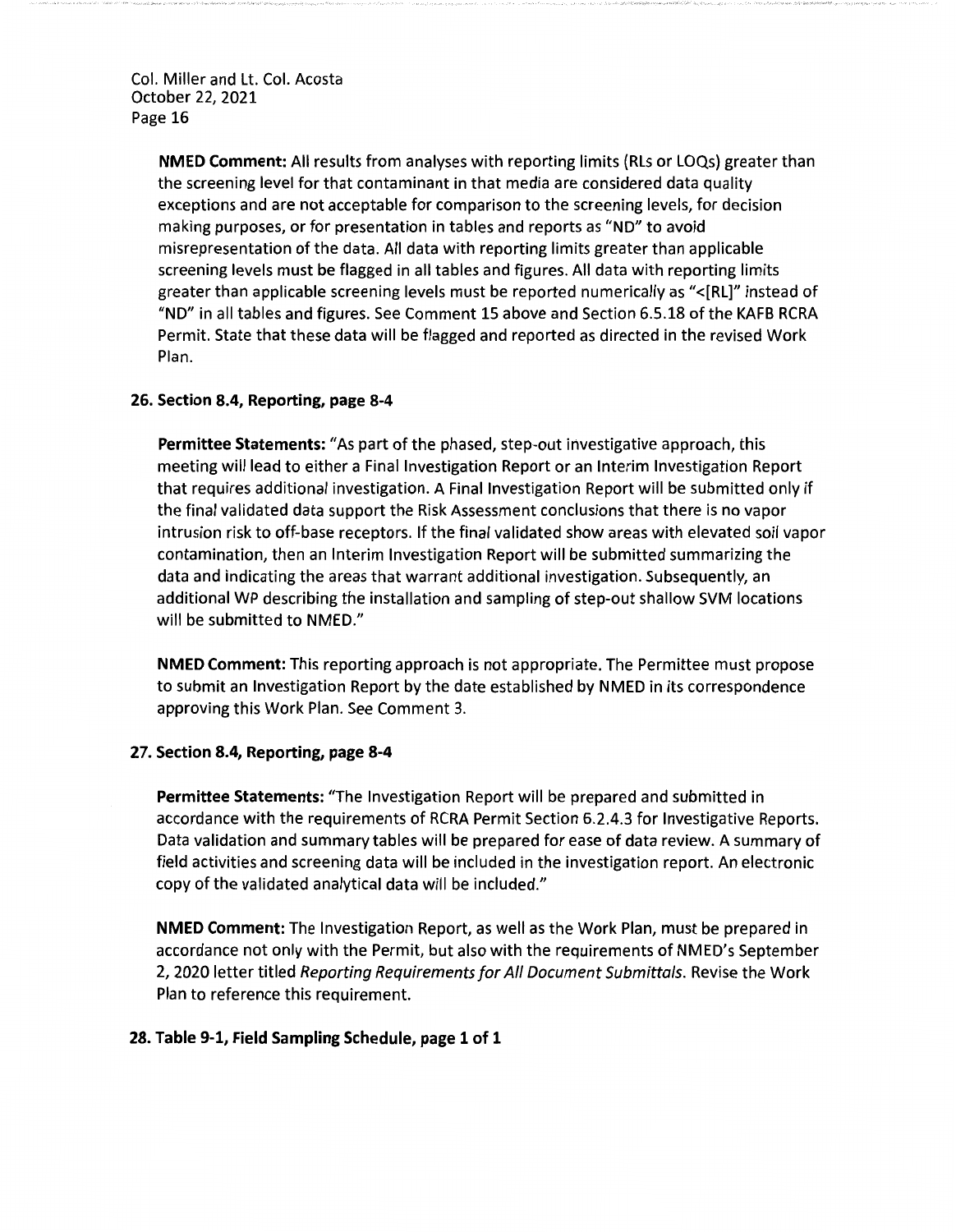> **Permittee Statements:** "If sampling is to be completed in 2021 as proposed in this schedule, the Air Force will need comments by July 30, 2021."

**NMED Comment:** This statement is not appropriate. Remove all such statements from the Work Plan.

### **29. Table 9-1, Field Sampling Schedule, page 1 of 1**

**Permittee Statements:** "Meeting with NMED to Discuss Results of Investigation"

**NMED Comment:** Remove any reference to pre-planned meetings with NMED. NMED will meet with the Permittee, if needed, following its review of the Investigation Report.

#### **30. Figure 3-2, Known Utility Locations**

**NMED Comment:** The figure highlights utilities on-Base vs. off-Base, where the investigation is required. The Siesta Hills neighborhood is not visible in the figure. Contamination has already reached the VA Hospital and Siesta Hills, as demonstrated by historic data shown in Figures 3 and 4. Revise the figure to depict the utilities present in the pertinent areas of this investigation, including the VA Hospital and Siesta Hills neighborhood.

#### **31. Figure 5-1, Proposed Soil Vapor Monitoring Locations**

**NMED Comment:** No soil vapor monitoring well is proposed near the VA Hospital and Well 106138, where the highest historic off-base soil vapor contamination concentrations existed. Revise the Work Plan to propose appropriate soil vapor monitoring locations as previously directed. Failure to follow NMED direction constitutes non-compliance and may result in an enforcement action.

The Permittee must address all comments in this letter and submit two hard copies and two electronic copies of the revised Work Plan, a response letter that indicates where all comments were addressed in the revised Work Plan including a table that cross-references where all comments were addressed, and a redline strikeout electronic version of the revised Work Plan indicating where all changes were made no later than **January 31, 2022.**